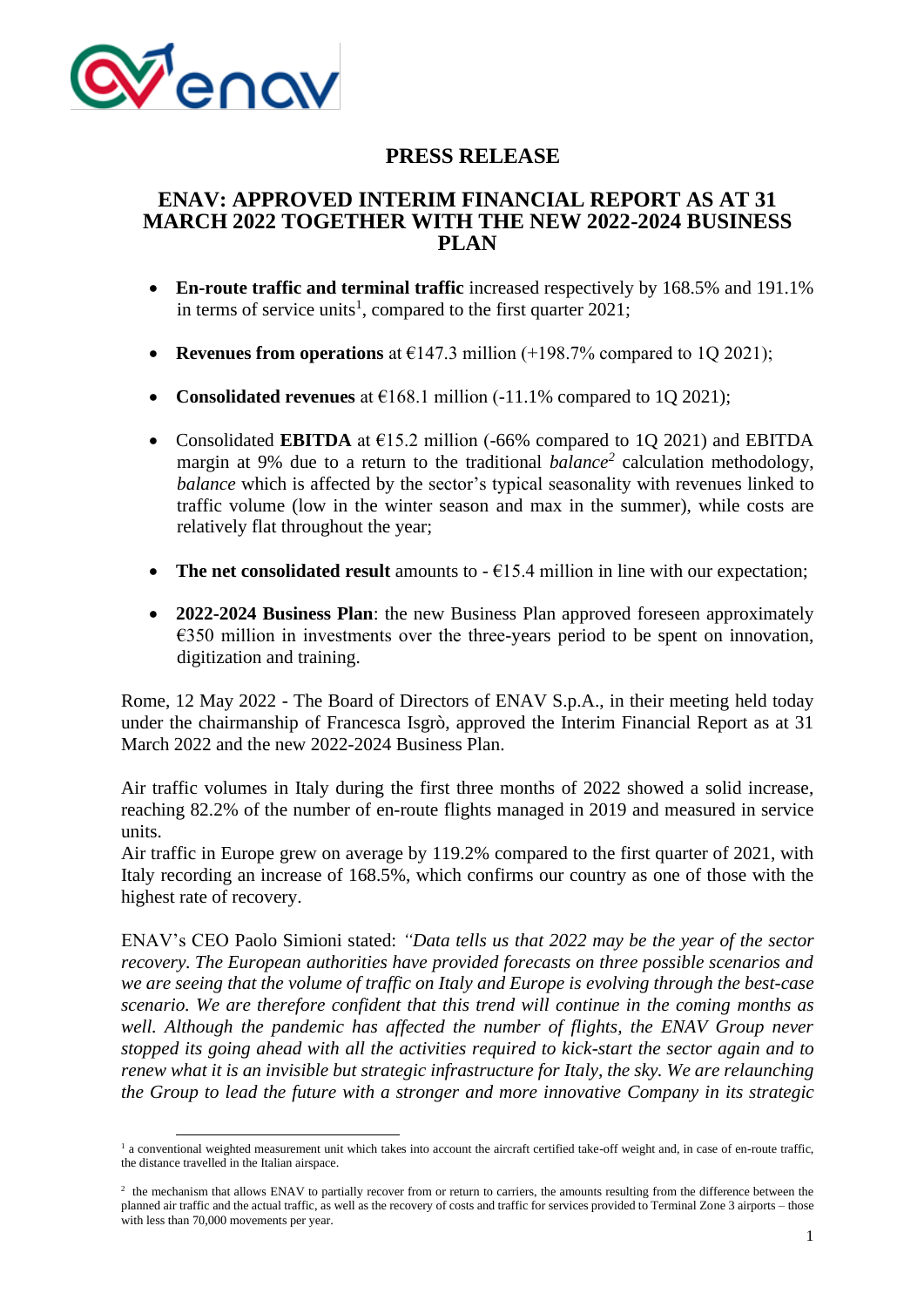

*assets: people and technology. Our airspace will no longer see only traditional aircrafts, but also remotely piloted drones, with completely different needs. ENAV must be able to meet this new traffic demand by ensuring the same levels of safety and quality that made the Company an internationally recognised model. Our strategy is based on users' services improvement, professional growth of our people, digitization of our systems and the need to ensure longterm sustainability to guarantee a better future for the upcoming generations."*

**En-route traffic**, expressed in service units, increased by 168.5% in the first three months of 2022 compared to the first quarter of 2021. In detail, international commercial traffic (flights departing from or arriving at an Italian airport) recorded an increase of 263.4%. Overflight traffic (flights crossing Italian airspace without landing) showed a growth of 130.4%. Domestic traffic (flights departing from and arriving at airports in Italy) increased by 184.8%.

| <b>En-route traffic</b>              |                  |                  |         | Change  |
|--------------------------------------|------------------|------------------|---------|---------|
| (service units)                      | 1st Quarter 2022 | 1st Quarter 2021 | no.     | ℅       |
| Domestic                             | 371,449          | 130.422          | 241.027 | 184.8%  |
| International                        | 497.830          | 136.984          | 360.846 | 263.4%  |
| Overflight                           | 591,271          | 256.682          | 334,589 | 130.4%  |
| Paying total                         | 1,460,550        | 524,088          | 936,462 | 178.7%  |
| Military                             | 29,328           | 28.601           | 727     | 2.5%    |
| Other exempt                         | 3.053            | 3,235            | (182)   | $-5.6%$ |
| <b>Total exempt</b>                  | 32,381           | 31,836           | 545     | 1.7%    |
| <b>Total reported by Eurocontrol</b> | 1,492,931        | 555,924          | 937,007 | 168.5%  |
| Exempt not reported to Eurocontrol   | 475              | 280              | 195     | 69.6%   |
| Total                                | 1,493,406        | 556.204          | 937.202 | 168.5%  |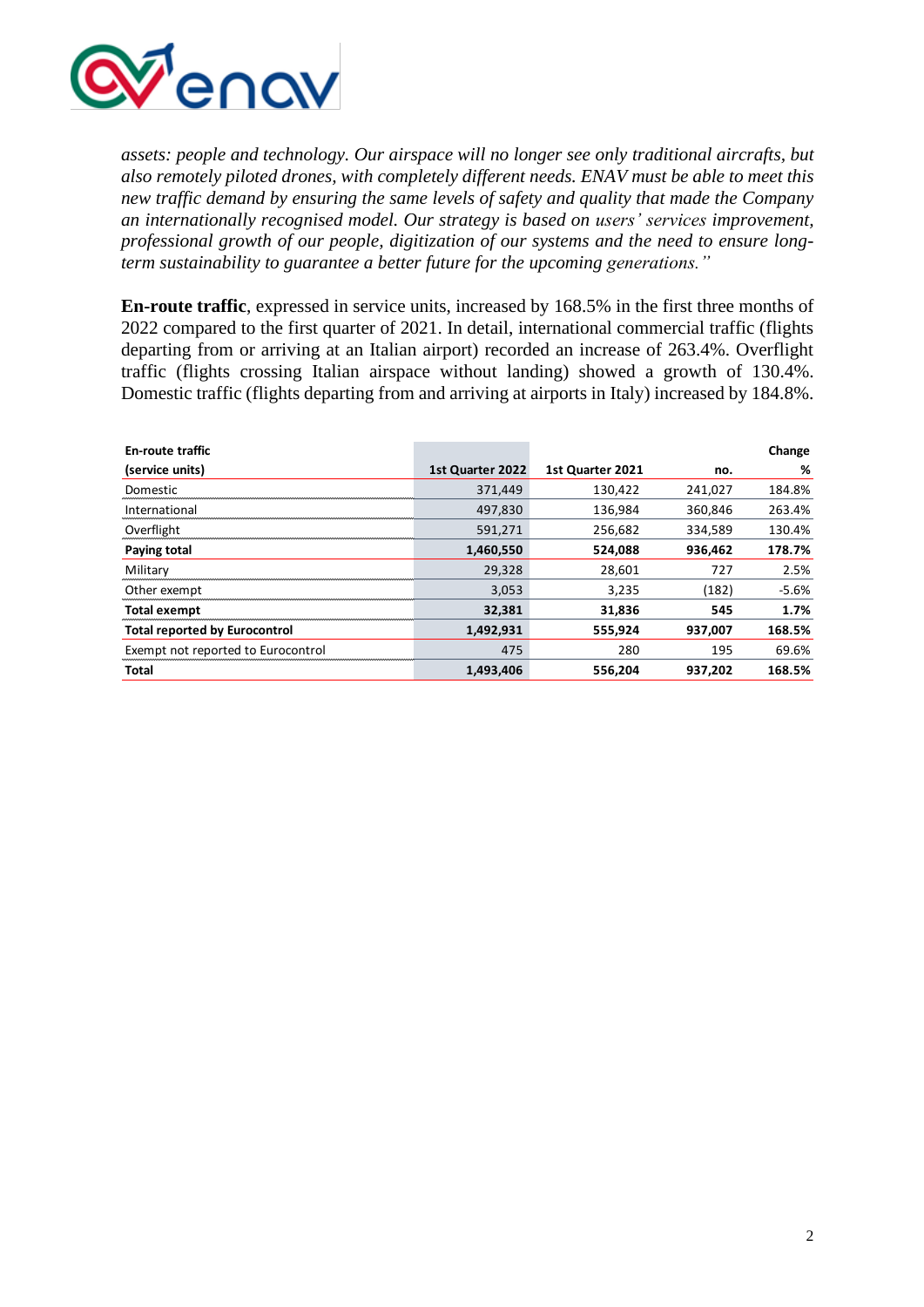

**Terminal traffic<sup>3</sup>**, in the first quarter of 2022, showed a growth of 191.1% in service units. The increase in terminal traffic was common throughout Italy.

| <b>Terminal traffic</b>                      |                  |                  |         | Change   |
|----------------------------------------------|------------------|------------------|---------|----------|
| (service units)                              | 1st Quarter 2022 | 1st Quarter 2021 | no.     | %        |
| Domestic                                     |                  |                  |         |          |
| Chg. Zone 1                                  | 8,450            | 4,221            | 4,229   | 100.2%   |
| Chg. Zone 2                                  | 16,586           | 6,117            | 10,469  | 171.1%   |
| Chg. Zone 3                                  | 40,195           | 13,930           | 26,265  | 188.5%   |
| <b>Total domestic SUs</b>                    | 65,231           | 24,268           | 40,963  | 168.8%   |
| International                                |                  |                  |         |          |
| Chg. Zone 1                                  | 16,347           | 5,166            | 11,181  | 216.4%   |
| Chg. Zone 2                                  | 42,960           | 17,007           | 25,953  | 152.6%   |
| Chg. Zone 3                                  | 29,969           | 5,157            | 24,812  | 481.1%   |
| <b>Total international SUs</b>               | 89,276           | 27,330           | 61,946  | 226.7%   |
| Paying total                                 | 154,507          | 51,598           | 102,909 | 199.4%   |
| Exempt                                       |                  |                  |         |          |
| Chg. Zone 1                                  | 32               | 47               | (15)    | $-31.9%$ |
| Chg. Zone 2                                  | 98               | 196              | (98)    | $-50.0%$ |
| Chg. Zone 3                                  | 1,734            | 1,762            | (28)    | $-1.6%$  |
| <b>Total exempt SUs</b>                      | 1,864            | 2,005            | (141)   | $-7.0%$  |
| <b>Total reported by Eurocontrol</b>         | 156,371          | 53,603           | 102,768 | 191.7%   |
| Exempt not reported to Eurocontrol           |                  |                  |         |          |
| Chg. Zone 1                                  | $\Omega$         | 0                | 0       | n.a.     |
| Chg. Zone 2                                  | 8                | 7                | 1       | 14.3%    |
| Chg. Zone 3                                  | 179              | 179              | 0       | 0.0%     |
| Total exempt SUs not reported to Eurocontrol | 187              | 186              | 1       | 0.5%     |
| <b>Total by Charging Zone</b>                |                  |                  |         |          |
| Chg. Zone 1                                  | 24,829           | 9,434            | 15,395  | 163.2%   |
| Chg. Zone 2                                  | 59,652           | 23,327           | 36,325  | 155.7%   |
| Chg. Zone 3                                  | 72,077           | 21,028           | 51,049  | 242.8%   |
| <b>Total</b>                                 | 156,558          | 53,789           | 102,769 | 191.1%   |

### *ECONOMIC-FINANCIAL PERFORMANCE*

The first quarter 2022 **financial results** are not comparable with those of the first quarter 2021 due to the different *balance* calculation methodology applied. This year balance has been determined in line with the traditional *traffic risk sharing mechanism* and it is therefore conditioned by the typical air traffic seasonality where the first quarter has the lowest volume while the summer has the highest one. Last year, however, *balance* was determined applying an efficiency target to the actual determined costs, according to EU Regulation 2020/1627, in order to contain the effects of the pandemic. Therefore, the first quarter of 2021 results reflected the greater linearity of cost compared to traffic, deleting the usual seasonality, which shows a lower traffic and revenue volumes in the winter period compared to the summer as opposed to costs which tend to be more flat during the year.

**Total consolidated revenues,** in the first quarter of 2022, amounted to  $\epsilon$ 168.1 million, a decrease of 11.1% compared to the same period in 2021, due to a lower *balance* recorded in the period following the increase in revenue from operating activities linked to the air traffic recovery. In the first quarter of 2022, *balance* had a positive impact on revenues for only €12.4 million.

<sup>&</sup>lt;sup>3</sup> the take-off and landing activities within a radius of about 20 km from the airport runway.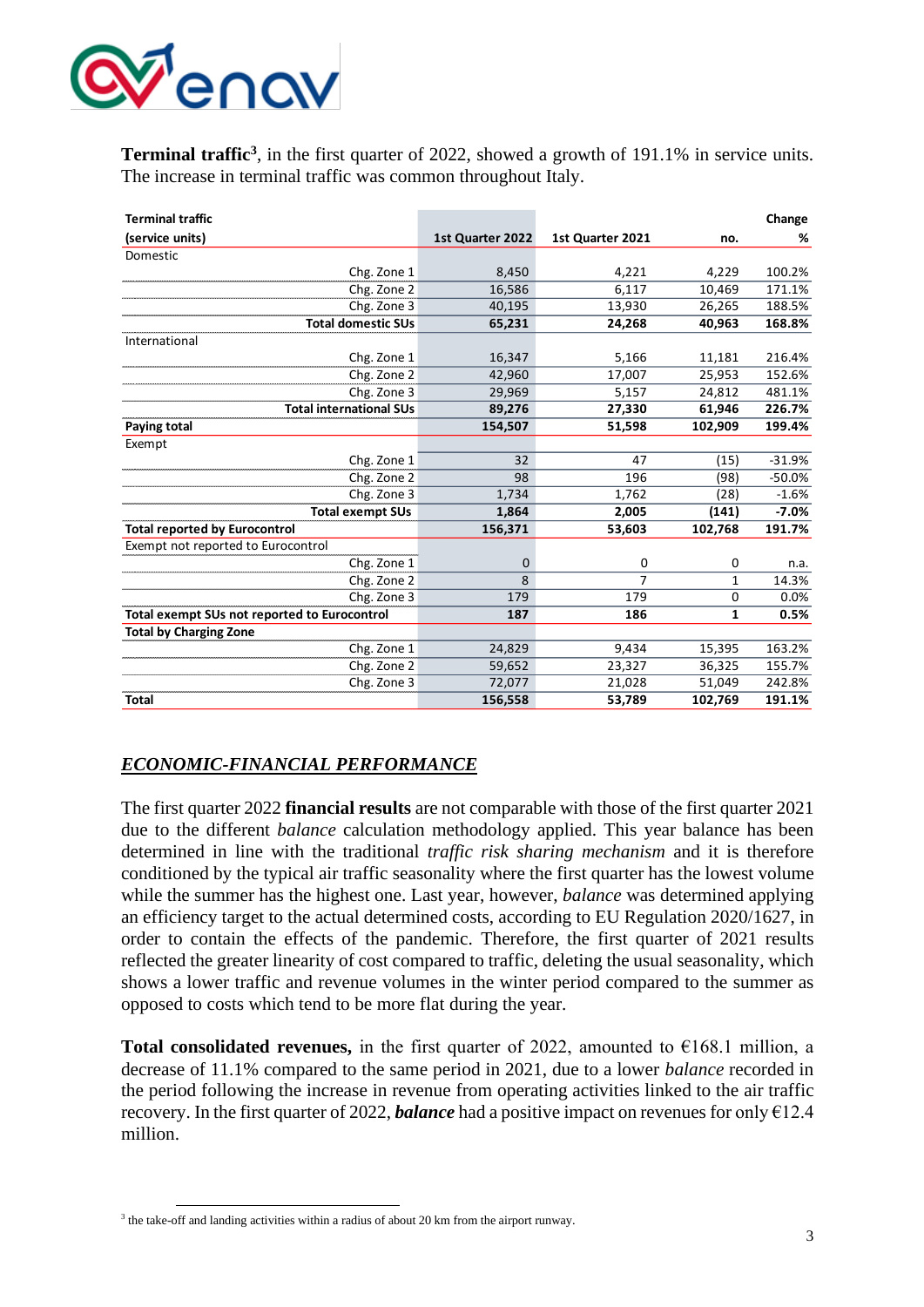

**Revenues from operating activities,** in 1Q 2022, increased three times compared to the first quarter of 2021, reaching  $\epsilon$ 147.3 million compared to  $\epsilon$ 49.3 million in 1Q 2021, due to the strong recovery in air traffic.

**Revenues from the non-regulated market** amounted to  $\epsilon$ 6 million, an increase of  $\epsilon$ 1.1 million compared to 1Q 2021, confirming the positive trend recorded in the last part of 2021. Thanks to the initiatives aimed at improving efficiency, **operating costs** grew only a modest 5.9% compared to 1Q 2021 even though activities resumed to pre-pandemic levels.

**External costs** amounted to €33.6 million, an increase of 12.3%, compared to the first quarter 2021, mainly due to the increase in electricity cost, the development of orders in the nonregulated market and increased travels made by the Group's operating personnel.

**Personnel costs** amounted to  $\epsilon$ 125.9 million, showing an increase of 4.6% year on year, mainly due to the increase in air traffic volume that led to a return to standard operating personnel configuration.

The different *balance* calculation methodology applied and the subsequent reduction in revenue, resulted in an **EBITDA** of  $\epsilon$ 15.2 million, a decrease of 66%, compared to the first quarter of 2021, and an EBITDA margin of 9%.

The **EBIT** was negative for  $\epsilon$ 14.2 million.

The ENAV Group closed the first quarter 2022 with a **net loss** of €15.4 million, in line with traditional pre-pandemic seasonality that sees the first quarter of the year having the lowest level of traffic volume and therefore revenue while cost follow a much more flat trend.

**Net financial debt** as at 31 March 2022 was €478.5 million, improving by €5 million compared to 31 December 2021, due to the effect of income and payment dynamics related to day-by-day operations, which produced a positive cash flow during the quarter.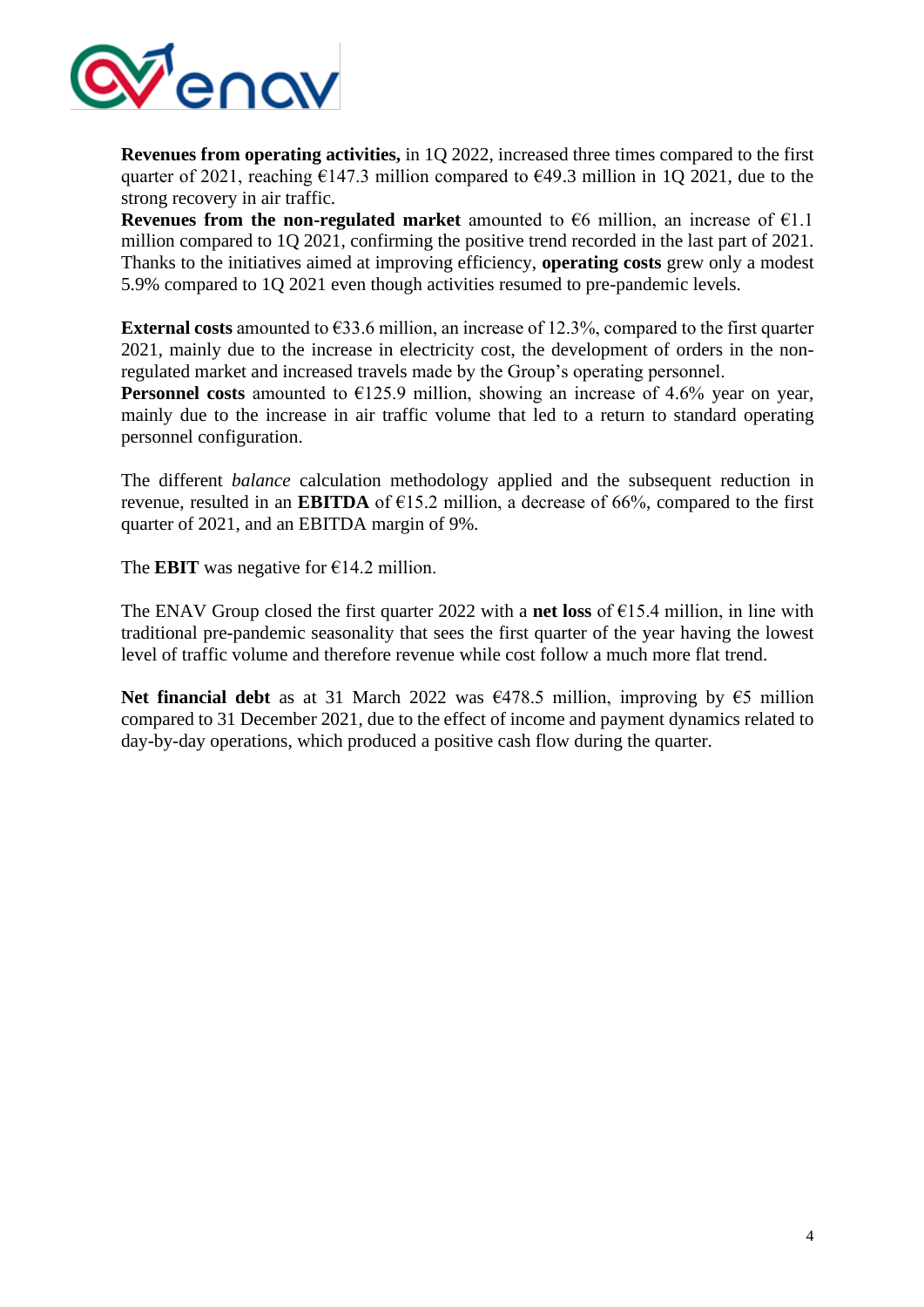

# **RECLASSIFIED CONSOLIDATED INCOME STATEMENT**

|                                                     |                  |                  |            | Change   |
|-----------------------------------------------------|------------------|------------------|------------|----------|
|                                                     | 1st Quarter 2022 | 1st Quarter 2021 | Amount     | %        |
| Revenues from operations                            | 147,330          | 49,321           | 98,009     | n.a.     |
| Balance                                             | 12,439           | 131,156          | (118, 717) | $-90.5%$ |
| Other operating income                              | 8,297            | 8,562            | (265)      | $-3.1%$  |
| <b>Total revenues</b>                               | 168,066          | 189,039          | (20, 973)  | $-11.1%$ |
| Personnel costs                                     | (125, 903)       | (120, 364)       | (5,539)    | 4.6%     |
| Capitalised costs                                   | 6,610            | 5,928            | 682        | 11.5%    |
| Other operating expenses                            | (33,605)         | (29, 926)        | (3,679)    | 12.3%    |
| <b>Total operating costs</b>                        | (152, 898)       | (144, 362)       | (8,536)    | 5.9%     |
| <b>EBITDA</b>                                       | 15,168           | 44,677           | (29,509)   | $-66.0%$ |
| <b>EBITDA</b> margin                                | 9.0%             | 23.6%            | $-14.6%$   |          |
| Net amortisation of investment grants               | (28, 253)        | (30, 389)        | 2,136      | $-7.0%$  |
| Writedowns, impairment (reversal of impairment) and |                  |                  |            |          |
| provisions                                          | (1, 133)         | 948              | (2,081)    | n.a.     |
| <b>EBIT</b>                                         | (14, 218)        | 15,236           | (29, 454)  | n.a.     |
| <b>EBIT margin</b>                                  | $-8.5%$          | 8.1%             | $-16.6%$   |          |
| Financial income/(expense)                          | 670              | 1,341            | (671)      | $-50.0%$ |
| Income before taxes                                 | (13, 548)        | 16,577           | (30, 125)  | n.a.     |
| Income taxes                                        | (1,832)          | (4,746)          | 2,914      | $-61.4%$ |
| Profit (loss) for the period                        | (15, 380)        | 11,831           | (27, 211)  | n.a.     |
| Profit (loss) for the period attributable to        |                  |                  |            |          |
| shareholders of the Parent Company                  | (15, 209)        | 11,905           | (27, 114)  | n.a.     |
| Profit (loss) for the period attributable to non-   |                  |                  |            |          |
| controlling interests                               | (171)            | (74)             | (97)       | n.a.     |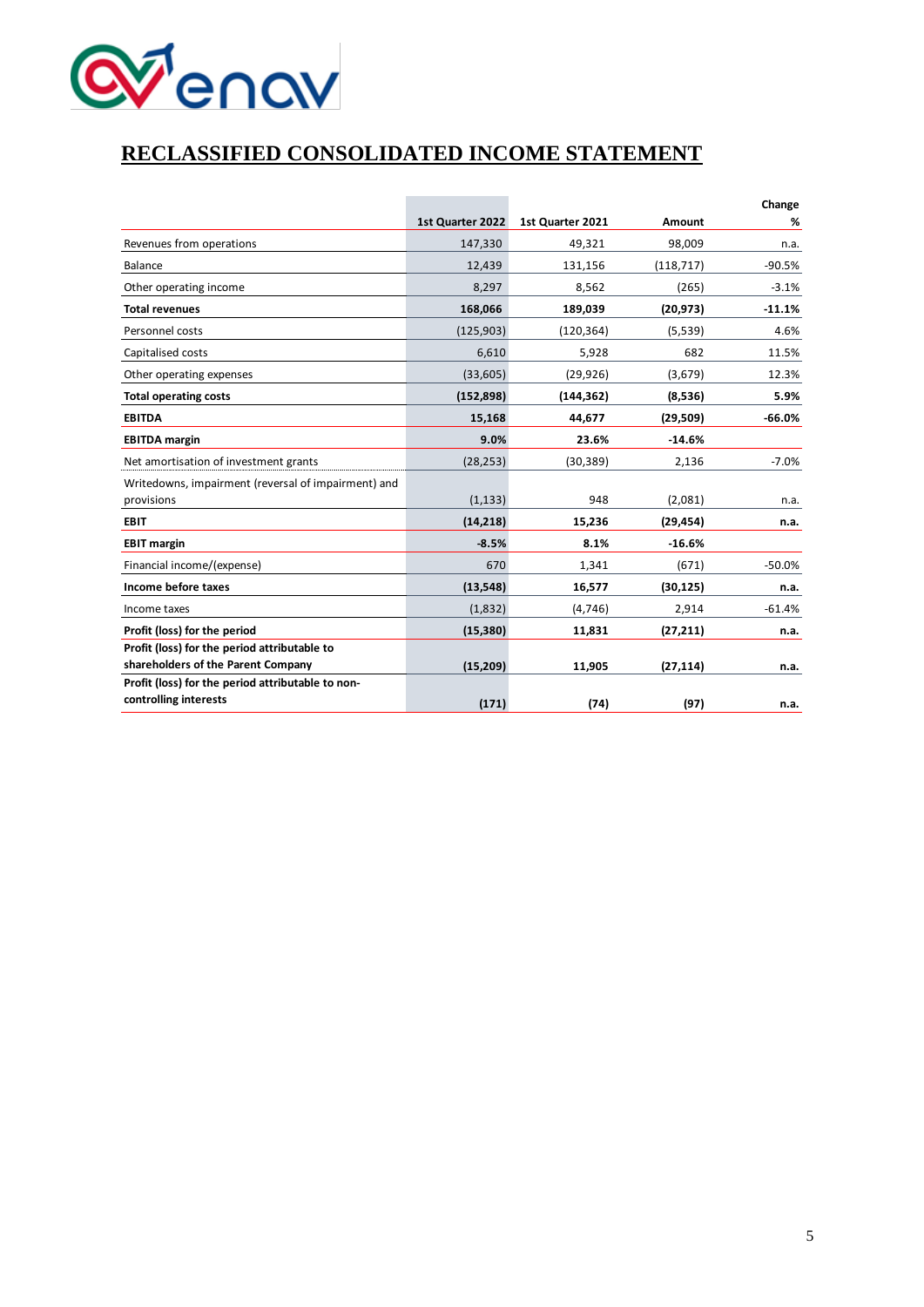

# **RECLASSIFIED CONSOLIDATED CAPITAL STRUCTURE**

|                                                                | 31.03.2022 | 31.12.2021 | Amount    | %        |
|----------------------------------------------------------------|------------|------------|-----------|----------|
| Property, plant and equipment                                  | 861,076    | 879,281    | (18, 205) | $-2.1%$  |
| Right-of-use assets                                            | 4,967      | 5,434      | (467)     | $-8.6%$  |
| Intangible assets                                              | 177,645    | 176,193    | 1,452     | 0.8%     |
| Investments in other entities                                  | 49,559     | 47,253     | 2,306     | 4.9%     |
| Non-current trade receivables                                  | 699,460    | 687,253    | 12,207    | 1.8%     |
| Other non-current assets and liabilities                       | (159, 670) | (161, 721) | 2,051     | $-1.3%$  |
| Net non-current assets                                         | 1,633,037  | 1,633,693  | (656)     | 0.0%     |
| Inventories                                                    | 61,469     | 61,519     | (50)      | $-0.1%$  |
| Trade receivables                                              | 177,600    | 177,161    | 439       | 0.2%     |
| Trade payables                                                 | (105, 957) | (116, 425) | 10,468    | $-9.0%$  |
| Other current assets and liabilities                           | (102, 940) | (74, 585)  | (28, 355) | 38.0%    |
| Net working capital                                            | 30,172     | 47,670     | (17, 498) | $-36.7%$ |
| <b>Gross capital employed</b>                                  | 1,663,209  | 1,681,363  | (18, 154) | $-1.1%$  |
| Employee benefit provisions                                    | (46, 615)  | (47, 896)  | 1,281     | $-2.7%$  |
| Provisions for risks and charges                               | (13, 548)  | (13, 914)  | 366       | $-2.6%$  |
| Deferred tax assets net of liabilities                         | 26,202     | 27,057     | (855)     | $-3.2%$  |
| Net capital employed                                           | 1,629,248  | 1,646,610  | (17, 362) | $-1.1%$  |
| Shareholders' equity attributable to Parent Company            |            |            |           |          |
| shareholders                                                   | 1,149,047  | 1,161,234  | (12, 187) | $-1.0%$  |
| Shareholders' equity attributable to non-controlling interests | 1,676      | 1,847      | (171)     | $-9.3%$  |
| Shareholders' equity                                           | 1,150,723  | 1,163,081  | (12, 358) | $-1.1%$  |
| Net financial debt                                             | 478,525    | 483,529    | (5,004)   | $-1.0%$  |
| Funding of net capital employed                                | 1,629,248  | 1,646,610  | (17, 362) | $-1.1%$  |

*(thousands of euros)*

*\*\*\**

*The manager responsible for preparing the company's financial reports, Luca Colman, declares, pursuant to paragraph 2 of Art. 154-bis of the Consolidated Law on Finance, that the accounting information contained in this press release matches the documentary results and accounting books and entries.* 

*\*\*\**

*Please note that the Interim Financial Report as at 31 March 2022 is prepared on a voluntary basis in accordance with IAS 34 principle.* 

*The ENAV Group's Interim Financial Report as at 31 March 2022 is available on the company's website [www.enav.it](http://www.enav.it/) - "Investors" section – "Financial statements, presentations, other documents" as well as at the authorized storage mechanism "1info" [\(www.1info.it\)](https://eur03.safelinks.protection.outlook.com/?url=http%3A%2F%2Fwww.1info.it%2F&data=05%7C01%7Csimone.stellato%40enav.it%7C48c6afb346d04e4f865308da33f3d5cf%7C5d760c6ce5b24790a143013580cc70c6%7C0%7C0%7C637879419590995635%7CUnknown%7CTWFpbGZsb3d8eyJWIjoiMC4wLjAwMDAiLCJQIjoiV2luMzIiLCJBTiI6Ik1haWwiLCJXVCI6Mn0%3D%7C3000%7C%7C%7C&sdata=XKN7Nr1skV8ixEXdi9Z2pKRwXBRWB9vw1LFjSzJ9DKE%3D&reserved=0).*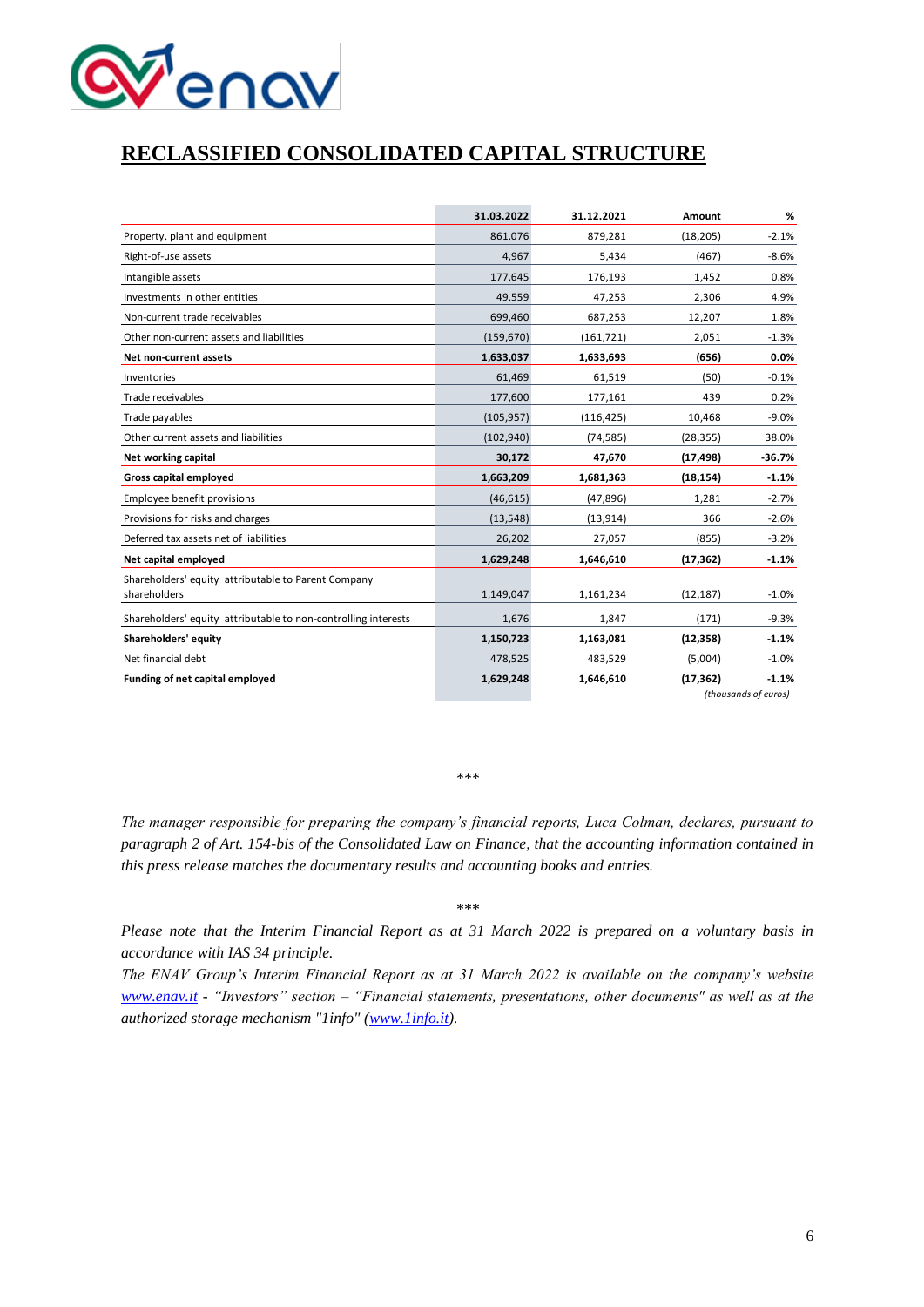

#### *Alternative performance indicators*

**EBITDA** (Earnings Before Interest, Taxes, Depreciation and Amortization): is an indicator of profit before the effects of financial management and taxation, as well as depreciation, amortisation and write-downs on fixed assets and receivables and provisions, adjusted for investment subsidies directly related to the investments in depreciation and amortisation to which they refer;

**EBITDA margin**: is EBITDA expressed as a percentage of total revenues and adjusted for investment subsidies as specified above;

**EBIT** (Earnings Before Interest and Taxes): is EBITDA less depreciation and amortisation adjusted for investment subsidies and write-downs of fixed assets and receivables and provisions;

**EBIT margin**: is EBIT expressed as a percentage of total revenues less investment subsidies as specified above;

**Net fixed capital**: is a capital parameter which is equal to the net fixed capital employed in business operations and includes items relating to tangible assets, intangible assets, investment in other companies, non-current trade receivables and payables, and other non-current assets and liabilities;

**Net working capital**: is the capital employed in business operations which includes the line items inventory, trade receivables, and other non-financial current assets, net of trade payables and other current liabilities excluding those of a financial nature, plus assets held for disposal net of related liabilities;

**Gross net fixed capital:** is the sum of Net fixed capital and Net working capital;

**Net invested capital**: is the sum of the Gross net fixed capital, less the employee severance indemnity and other benefits, the provision for risks and charges and the deferred tax assets net of liabilities;

**Net financial debt**: the sum of the current and non-current financial liabilities, current and non-current financial receivables, non-current trade payables, net of cash and cash equivalents. The net financial debt of the ENAV Group is determined in accordance with the provisions of Guideline no. 39 issued by ESMA, applicable from 05 May 2021, and in line with warning notice no. 5/21 issued by Consob on 29 April 2021;

**Free cash flow**: is the sum of the cash flow generated or absorbed.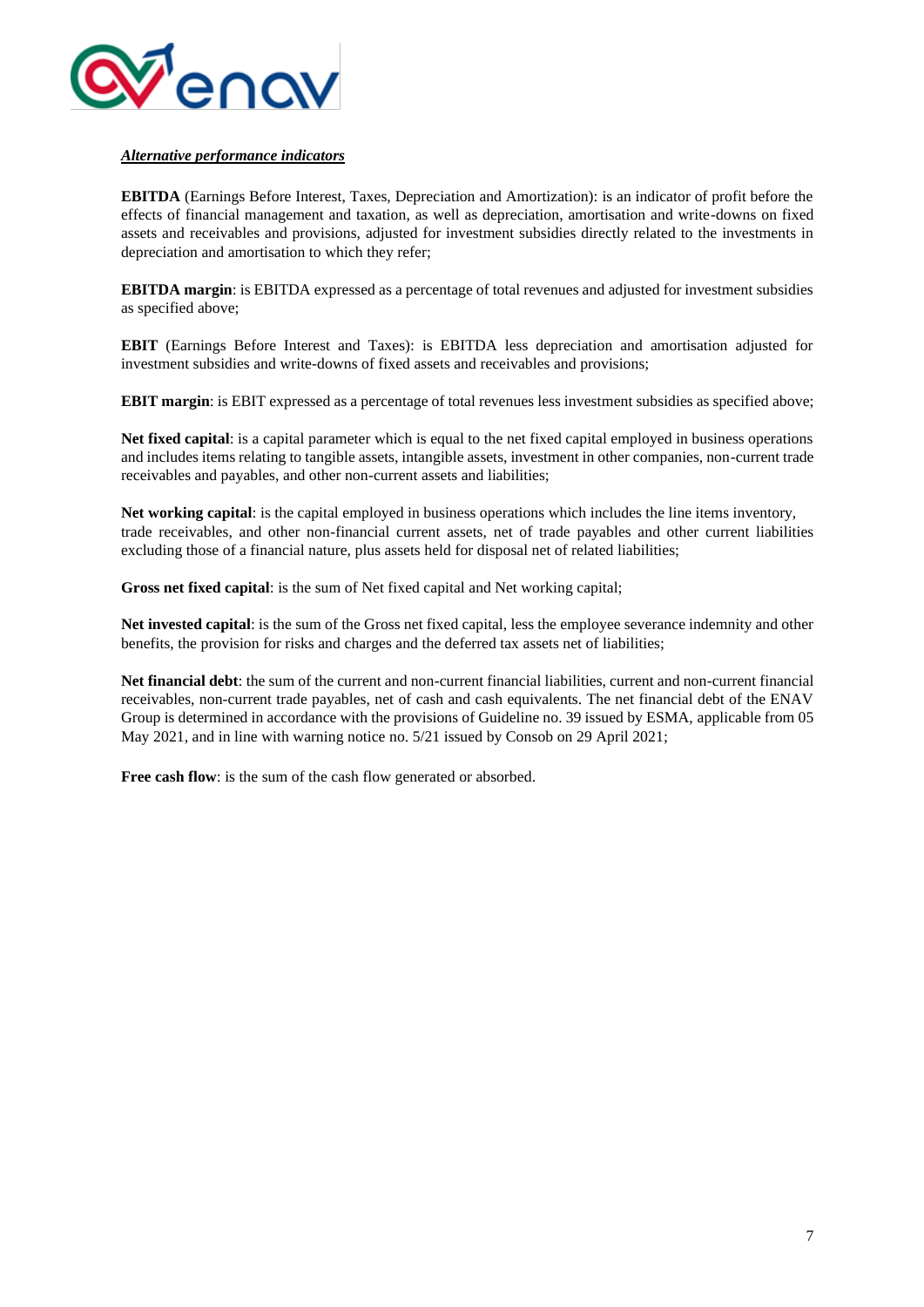

# **ENAV: NEW 2022-2024 BUSINESS PLAN APPROVED AND "FUTURE SKY 2031" LAUNCHED**

# *Over one billion investments by 2031 on digital infrastructures, personnel professional growth, boost in the non-regulated business and long-term sustainability*

- New systems for en-route aircraft management;
- Remote digital control towers;
- Personnel professional growth and talent acquisition towards digital innovation;
- New technologies for the centralised monitoring of all infrastructures;
- Full integration in the management of drones and traditional aircraft;
- Non-regulated business expansion;
- New staff to increase technical, operational, technological and digital skills.

**The** *Future Sky* **Strategic Plan foresees total investments, by 2031, of over €1 billion, of which over 80% in sustainable technology** and outlines a strategy to modernise the operating and maintenance model, digitising systems and renewing platforms for air traffic management. **Embedded in the** *Future Sky* **there is the new 2022-2024 Business Plan, which foresees investments for approximately €350 million** and is geared towards the sustainable success of the Group, by retaining safety, as a key element, and undertaking a transformation program which focuses on technology and digitization. The Plan is based on six pillars. The first three, directly linked to ENAV's operations, focus on **technological and operational excellence***,* **digital innovation and new market positioning**. The other three represent a series of acrossthe-board actions, intersecting the first three and focusing on people, which will enable ENAV to generate value in the long term for all stakeholders with positive impacts for the sector and the entire supply chain.

#### *NEW SYSTEMS FOR EN-ROUTE AIRCRAFT MANAGEMENT*

The new operating systems envisaged by the Plan will be based on digitization, big data and artificial intelligence, essential elements to improve route planning and management, providing the best possible solutions in advance and dynamically, even in high traffic density situations or with actual scenarios that could differ from the planned ones. **ENAV will be fully renewing its main airspace management system, adopting new tools including**:

•**A new and more flexible model of organization of the airspace and of the radar control service for en-route and for approach to airports;**

•**A new data processing and presentation system called 4Flight, based on an innovative trajectory prediction system, developed in collaboration with the French ANSP DSNA;**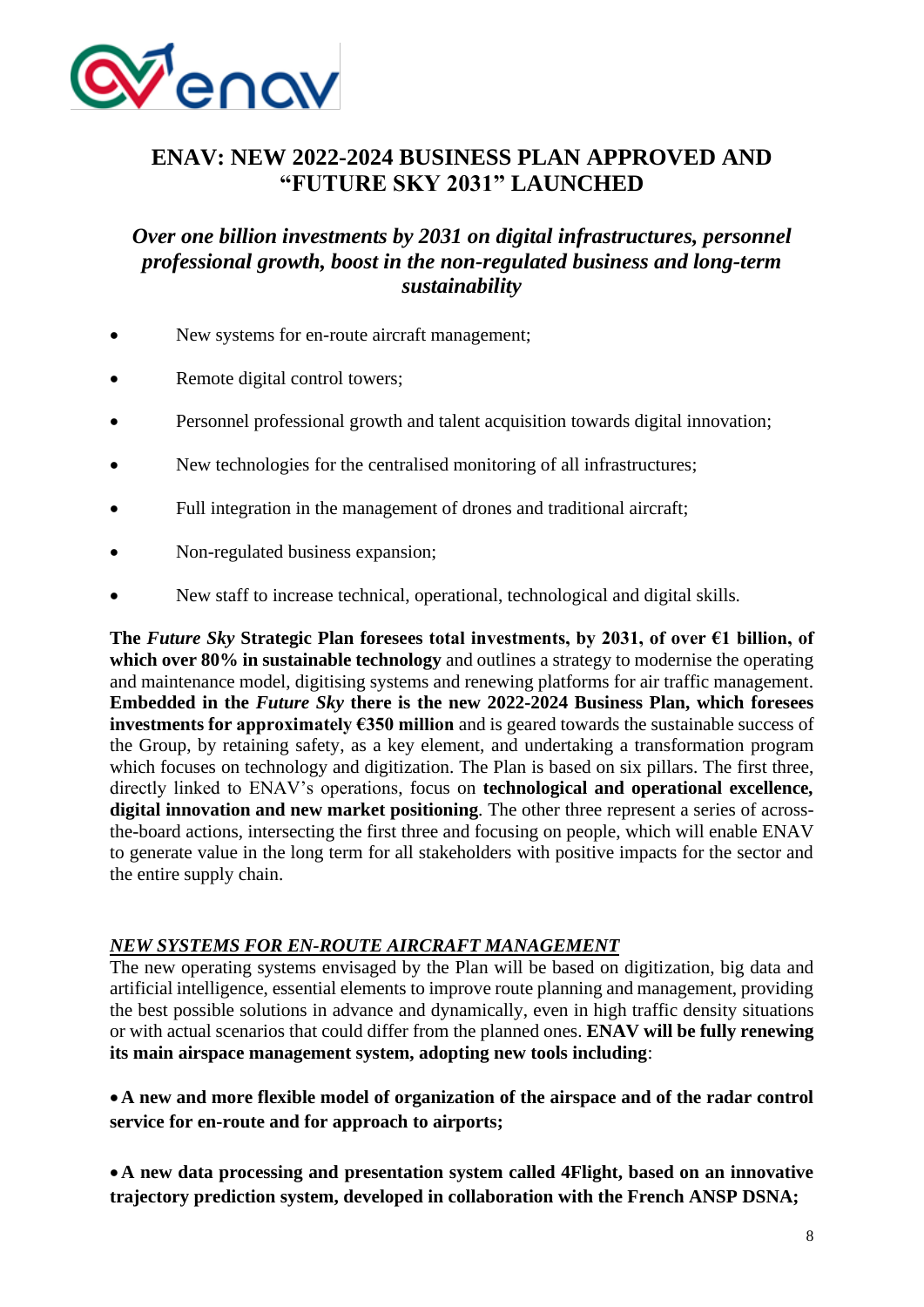

•**A new "***Arrival Manager***" system that will advise controllers on the optimum sequence for separating aircraft arriving at congested airports, thereby effectively eliminating mandatory procedures for approaches to the runway with a significant reduction of fuel consumption and a further reduction of delays.**

Partnered with the increase in airspace capacity, flight efficiency and safety are the main objectives for the implementation of the new platforms, that will be fully interoperable, i.e. they will allow the sharing of operations and data in real time between the systems of various entities (Service Providers, Carriers, Airports, Military Bodies) and the different countries cooperating in the flights management.

• **Interoperability, at European level by 2030, will create an estimated environmental benefit of 3 million tonnes of lower fuel consumption, with a reduction of CO<sup>2</sup> emissions of 9 million tonnes. This results is estimated to produce an economic efficiency of €15 billion.**

### *REMOTE DIGITAL CONTROL TOWERS*

The development and implementation of *Remote & Digital Tower* represents an huge opportunity, a tangible contribution that ENAV can provide and an event that will transform the entire Air Traffic Management system. It will promote the development of small airports that represent an essential network to guarantee people and goods mobility in the country.

## •**Out of the 45 airports currently managed by ENAV, 26 will be remotely controlled by digital control towers.**

Thanks to new digital systems, ENAV will be able to offer a more efficient and flexible service for managing take-offs, landings and ground handling, also facilitating the short-term needs of airport management companies without increasing costs for users.

For example, in some airports it will be possible to operate on a 24 hours basis, encouraging cargo traffic, that usually operates at night, and drastically reducing road transport for the transfer of goods from the airport to sorting hubs. In addition, the introduction of digital systems will make it possible to reduce environmental impact, also thanks to the lower utilization of civil works.

### *PERSONNEL PROFESSIONAL GROWTH TOWARDS DIGITAL INNOVATION*

Digital transformation and modernisation of systems will enhance the skills of employees allowing professional growth of the entire Group's personnel which will be at the centre of ENAV's technological evolution. The implementation of the Group's new operating model will therefore be supported by a process of development, integration, and enhancement of corporate skills. It will be mainly focused on the development of digital skills and the capacity of innovation. It foresees ad hoc training courses, the selection of some senior managers who will act as innovation "facilitators", the development of programs focused on financial/economical skills and on drivers for technological innovation. The following will also be triggered: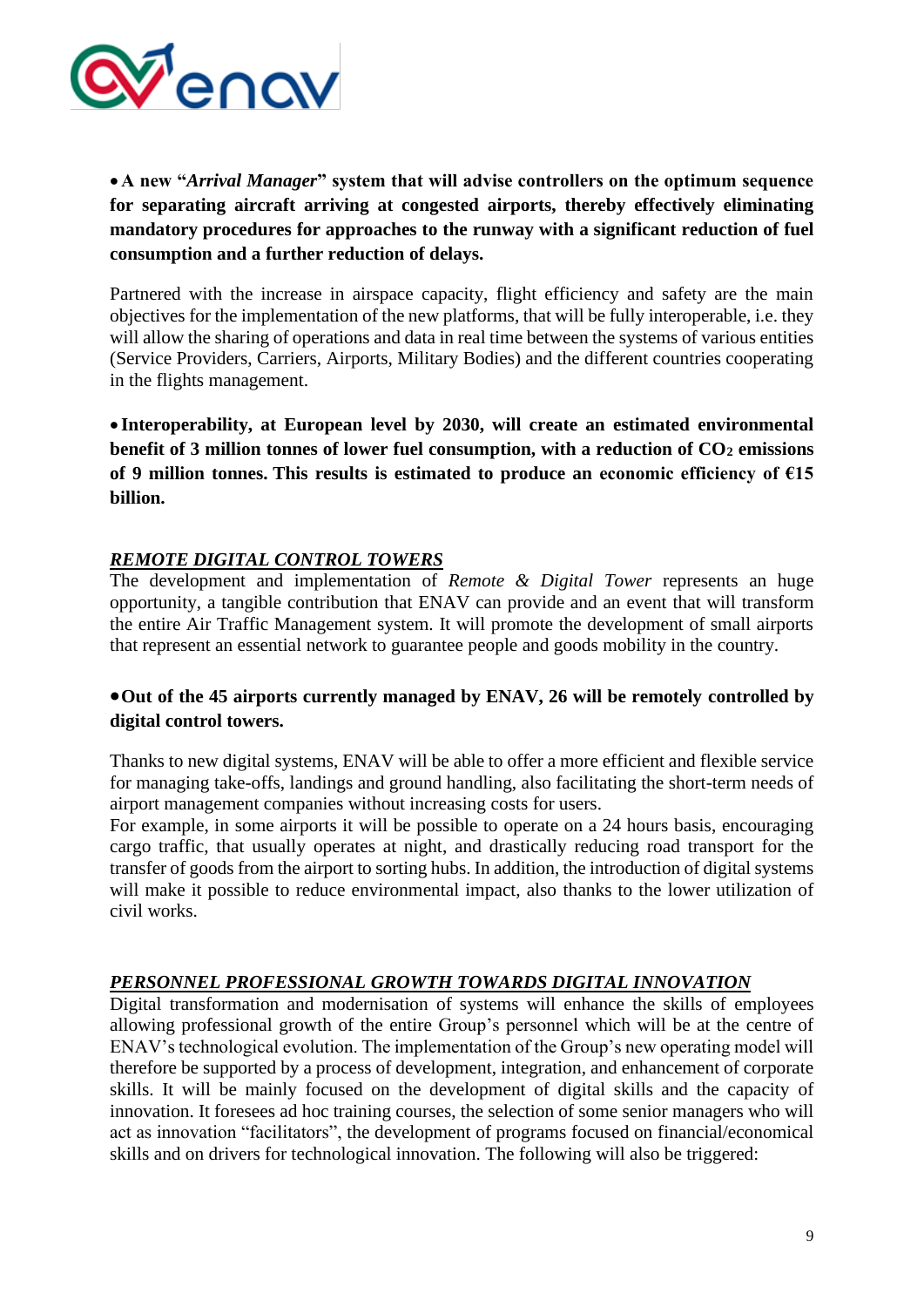

•**New staff to increase technical, operational, technological and digital skills;**

• **Structured** *job rotation/enlargement* **programs to allow direct experience in multiple company areas in order to expand role-related skills;**

•**Professional training initiatives in line with the new technical and operational model.**

## *FULL INTEGRATION IN THE MANAGEMENT OF DRONES AND TRADITIONAL AIRCRAFT*

Services for drones are a strategic asset. ENAV is already preparing for a world in which drones are common, fully accepted in our daily life, used safely to deliver services that are efficient, innovative and able to ensure a sustainable economy and the development of the sector.

#### **This is a sector that will have no breaks in the coming years, and indeed is expected to continuously increase its value up to more than 34 billion dollars globally in 2026. The turnover in Italy, in 2026, is estimated to reach approximately €1 billion.**

*Future Sky* targets the integration of unmanned aerial vehicles with the traditional aviation, thanks to shared airspace management systems. Services for drones will develop together with the aircraft automation, offering advanced forms of interaction with the surrounding environment, through the exchange of information and data with unmanned aerial vehicles.

### **A further strategic objective related to drones is the creation of the U-Space (***unmanned space***) in Italy. This airspace below 120 metres is considered the key element for the safe use of unmanned aerial vehicles in all context and for all types of missions.**

ENAV is already present with its own company D-Flight, in partnership with Leonardo and Telespazio. D-Flight manages the only platform in Italy, one of the first in Europe, for the provision of services to remotely piloted vehicles and all other types of drones that fall into the category of unmanned aerial vehicles. D-Flight provides users with the services required by ENAC regulations for the safe use of drones.

### *CENTRALISED MONITORING OF ALL INFRASTRUCTURES*

The reorganisation of the maintenance model involves the introduction of a *Technical Operation Centre* (TOC), a centralised hub for the control and monitoring of the entire ENAV hardware and software infrastructure network.

**The TOC will enable more efficient monitoring and reduced times of intervention at all the operating structures distributed throughout the Italy. It will enhance the skills of technical personnel, reduce maintenance costs and improve the maintenance process in a predictive perspective through the advanced data analysis.**